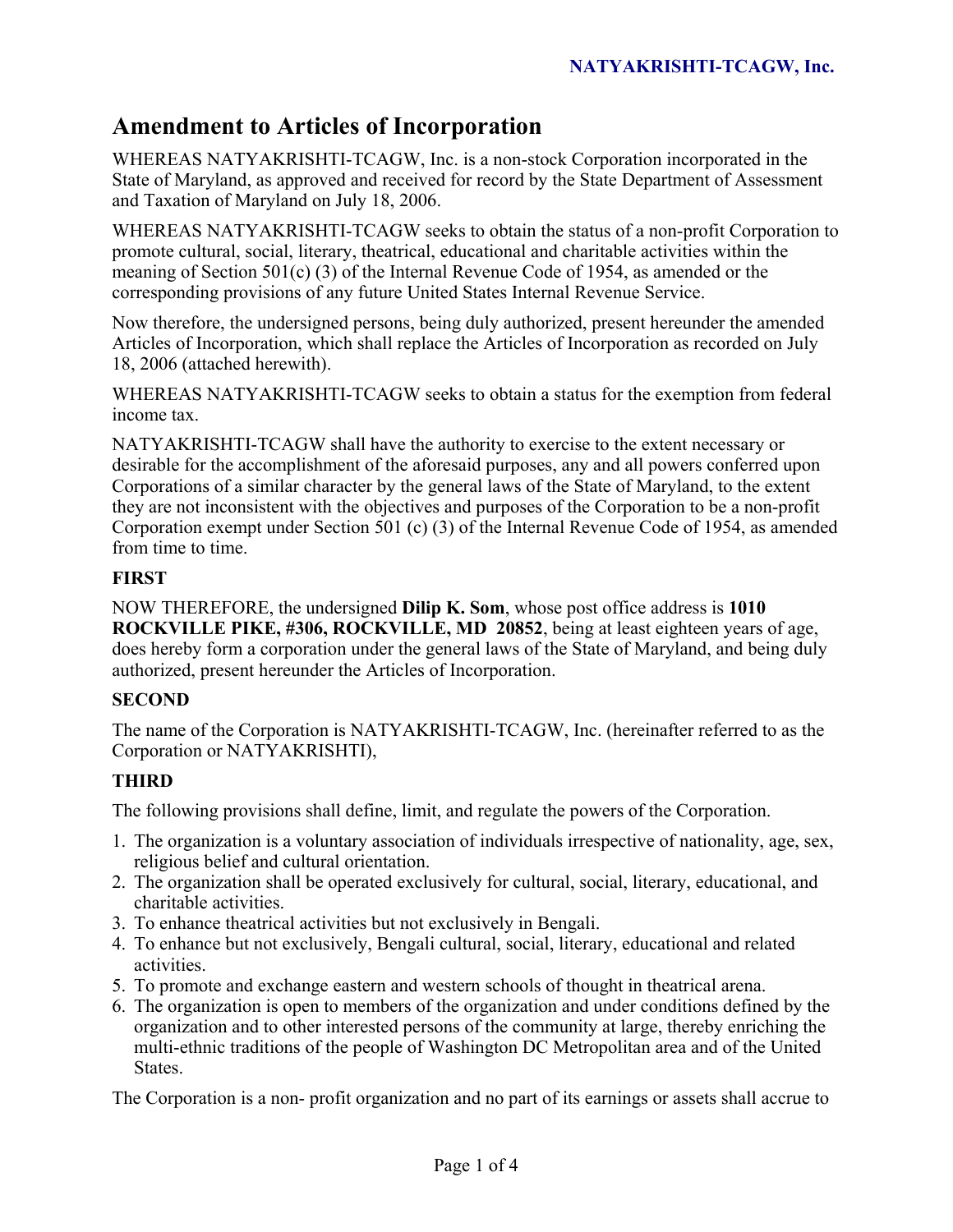the benefit of or be distributable to its Members, or any other persons, except that reasonable compensation may be paid by the Corporation for services rendered to and for the Corporation.

No activities of the Corporation shall be lobbying for legislation, and the Corporation shall not participate in or intervene directly or indirectly in any political campaign on behalf of any candidate for public office.

Notwithstanding any other provision of these Articles, the Corporation shall not carry on any other activities not permitted to be carried on by a Corporation exempt from federal income tax under section 501 (c) (3) of the Internal Revenue Code of 1954 or the corresponding provision of any future United States internal revenue law.

### **FOURTH**

The current postal address of the principal office of the Corporation is: **1010 ROCKVILLE PIKE, #306, ROCKVILLE, MD 20852** 

The name and postal address of the resident Agent of the Corporation in Maryland is: **Dilip K. Som** 

## **1010 ROCKVILLE PIKE, #306 ROCKVILLE, MD 20852**

Said resident Agent is an individual actually residing in Maryland.

## **FIFTH**

The Corporation shall not have any capital stock.

## **SIXTH**

The activities and business of the Corporation shall be managed or conducted in accordance with the provisions of its By-Laws, provided the By-Laws are not inconsistent with the provisions of these Articles of Incorporation or contrary to the laws of the State of Maryland or of the United States.

## **SEVENTH**

Membership of NATYAKRISHTI shall be open to all persons 21 year's of age or older without regard to nationality, race, religion or place of residence, who subscribe to the above objectives and abide by the provisions of the Articles of Incorporation and the By-laws, including payment of designated Membership fees. Only members shall have the right to vote. Members may be censured, suspended, or removed from Membership for reasons and through procedures specified in the By-Laws. The Corporation reserves the right to deny Membership to any person who is considered to have been involved in an activity detrimental to the Corporation's interests.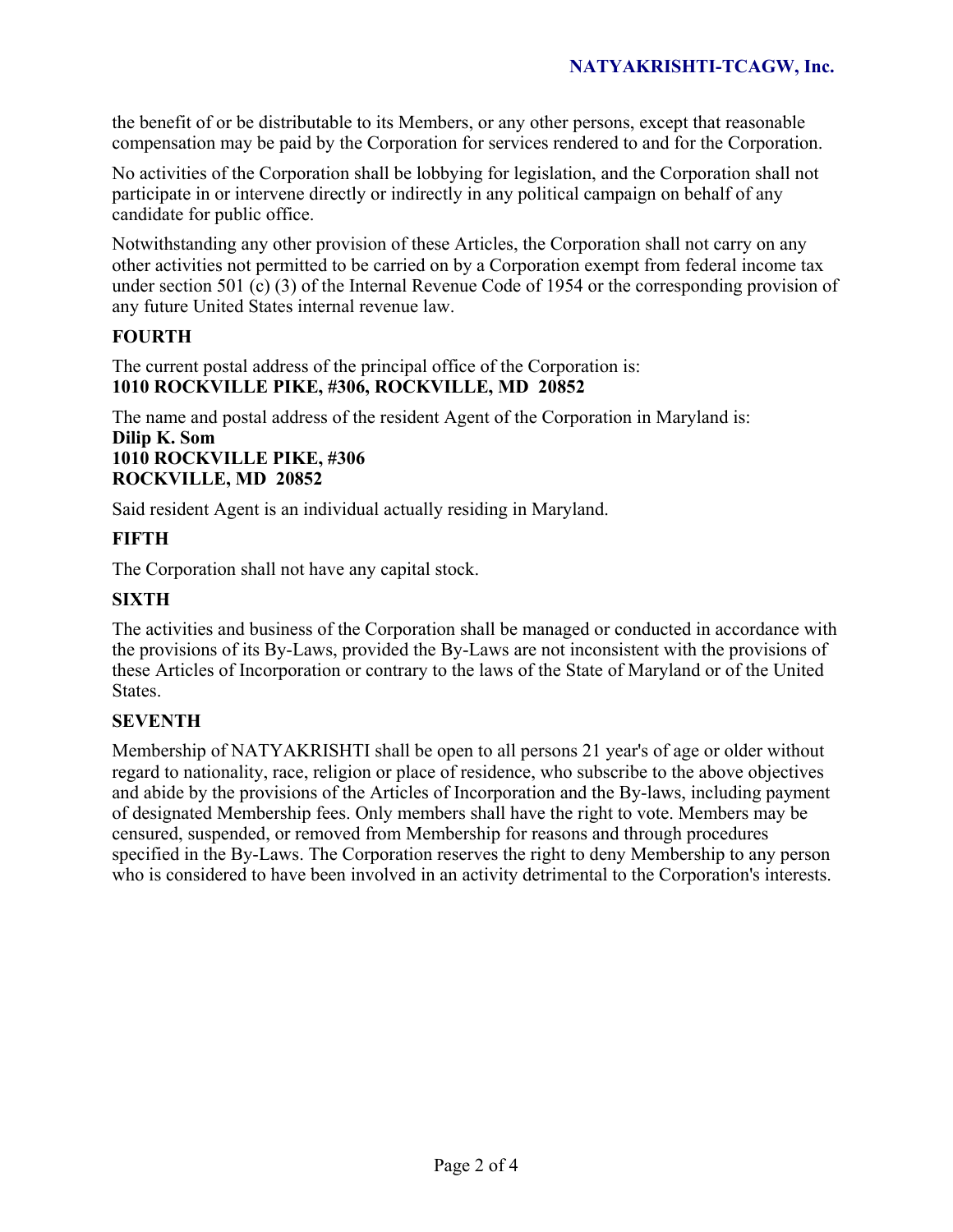# **EIGHTH**

1. A Board of Officers sha1l manage the activities and affairs of NATYAKRISHTI. The number of Officers constituting the Board sha1l not be less than five or more than fifteen, as shall be specified in the By-Laws. The General Body of Members shall choose officers by consensus, or roll call at the Annual Meeting.

2. The Board of Officers shall include a President, Treasurer and a Secretary.

3. The General Body of Members shall have the authority to remove any or all of the Officers by a vote of no-confidence passed by a two-thirds majority of Members in a mail ballot or by resolution adopted by a two-thirds majority of Members present in an Annual General Meeting with quorum, as defined in Article Ten.

#### **NINTH**

To manage specific activities of the Corporation, there will be established committees as provided in the By-Laws or as resolved by the Board of Officers from time to time. The Board of Officers may delegate to such committees, by resolution, defined powers and responsibilities

#### **TENTH**

Every year there shall be an Annual General Meeting of Members. The agenda of the meeting shall include presentation of an annual report and audited accounts by the Board of Officers. The Board of Officers can call a Special General Meeting of Members either at its discretion or upon request by at least one-sixth of Members by a written petition bearing their signatures. Any voting on a resolution except on amendments to the Articles of Incorporation can be carried out either by mail ballot or at a General Meeting, and shall be decided on by a simple majority of Members voting by mail or present at the General Meeting. The presence of at least one-sixth of Members in a General Meeting shall constitute a quorum.

#### **ELEVENTH**

Amendments to the Articles of Incorporation can be proposed by the Board of Officers or by at least one-fourth of Members in the form of a written petition signed by them and submitted to the Board of Officers. Any amendment to the Articles of Incorporation shall require the consent of at least two-thirds of Members. Such consent shall be sought either by mail ballot, or at a specially convened meeting that has three-fourths of the members present.

Amendments to the By-Laws may be proposed by the Board of Officers or by at least one-sixth of Members by a signed petition to the Board of Officers. Any amendment to the By-Laws shall require the consent of a simple majority of Members sought by mail ballot or at a General Meeting.

## **TWELFTH**

The Board of Officers shall be responsible for the preservation and safe keeping of basic documents pertaining to NATYAKRISHTI, and for maintaining books of minutes and other operational records. The Board of Officers shall also be responsible for preparing and keeping up-to-date a complete list of Members of NATYAKRISHTI.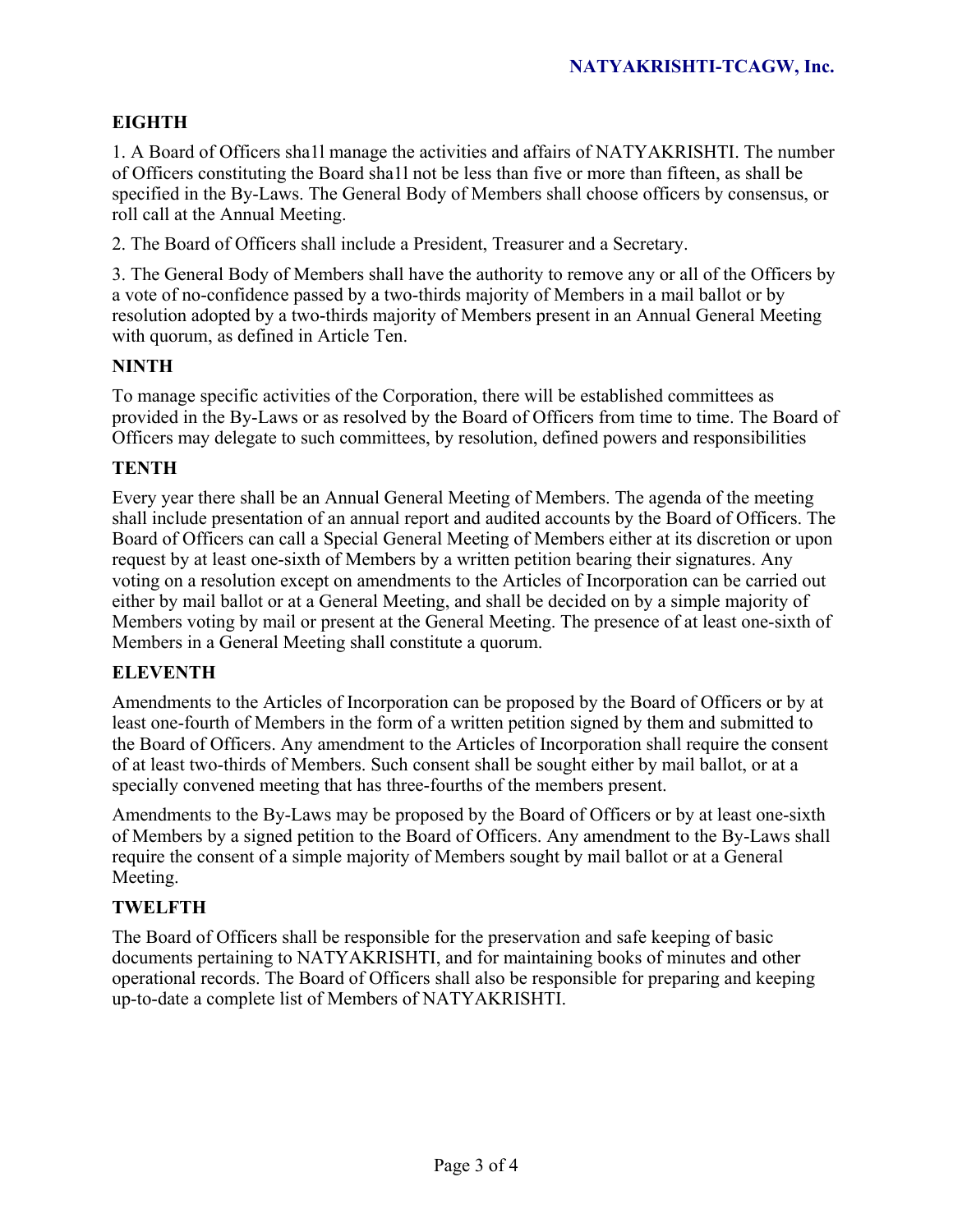#### **THIRTEENTH**

NATYAKRISHTI shall seek to be financially self-supporting and solvent in its operations. To that end the Board of Officers will seek contributions from participants for financing its activities, and to establish reserve or other funds to protect its assets to finance specific programs.

The Board of Officers shall be responsible for maintaining records of all financial transactions, following conventionally accepted accounting and business practices, and for preparing a balance sheet and income statement -for each fiscal year.

NATYAKRISHTI's financial records and balance sheet and income statement shall be auditedannually by a qualified Auditor or Auditors appointed by the Board of Officers, such appointment being subject to ratification by the General Body of Members at the Annual General Meeting.

#### **FOURTEENTH**

The Corporation reserves the rights to amend, alter, change or repeal any provision contained in this Article of Incorporation in any manner now or hereafter prescribed by statute.

In the event of liquidation, dissolution or winding up of the Corporation (whether voluntary, or involuntary) all of the net assets of the Corporation, after paying or making provision for the payment of all the liabilities of the Corporation, shall be transferred and contributed to an organization or organizations the Members may select which shall have in effect at the time a determination of exempt status as an organization described in Section 50 1 (c) (3) of the Internal Revenue Code of 1954 or the corresponding provision of any future United States internal revenue law.

#### **FIFTEENTH**

The duration of the Corporation shall be perpetual.

IN WITNESS WHEREOF, the undersigned, being duly authorized, have executed the

Forgoing Articles of Incorporation, and hereby acknowledge the same to be his act.

President Secretary

\_\_\_\_\_\_\_\_\_\_\_\_\_\_\_\_\_\_\_\_\_ \_\_\_\_\_\_\_\_\_\_\_\_\_\_\_\_\_\_\_\_\_ Mihir Mitra **Dilip K. Som** 

Date: 9/26/2006 Date: 9/26/2006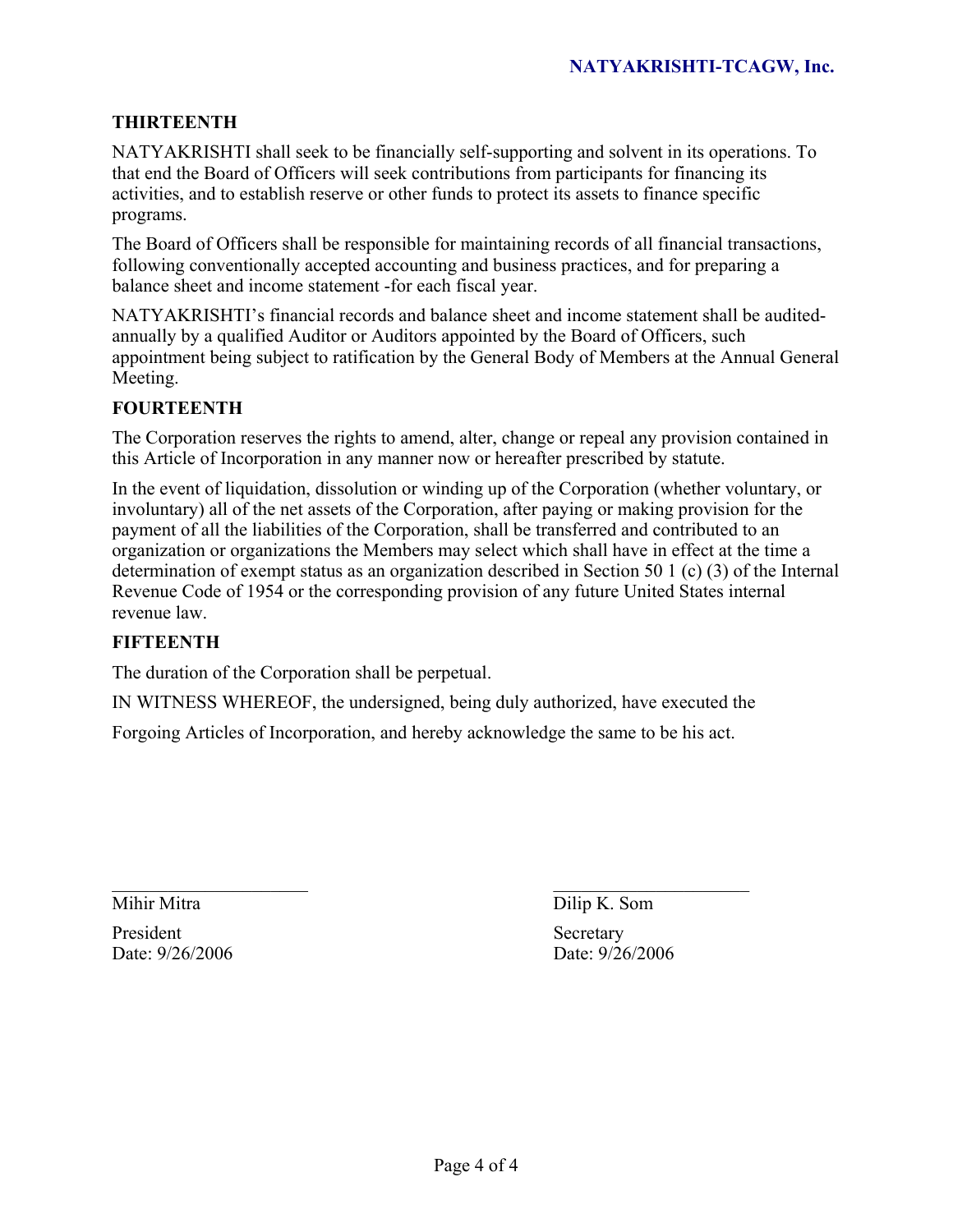# **BYLAWS**

These by-laws of NATYAKRISHTI-TCAGW, Inc. (Hereinafter referred to as "the Corporation" or "NATYAKRISHTI") adopted on September 18, 2006 shall be read in conjunction with, and as subsidiary to, the Articles of Incorporation of NATYAKRISHTI. The activities and business of the Corporation shall be managed or conducted in accordance with provisions of these By-Laws, as provided in Article 6 of the Article of Incorporation. Some of the provisions of the By-Laws define or specify in detail certain related provisions of the Articles of Incorporation. In the event of any conflict between the provisions of the Articles of Incorporation and the By-Laws, those of the Articles of Incorporation shall prevail.

## **1. Location**

The base of operations of NATYAKRISHTI shall be the District of Columbia and its suburbs in Maryland and Virginia.

# **2. Language**

English will be used as the working language in the conduct of NATYAKRISHTI's business as far as practicable. English or Bengali may be used as and when necessary.

## **3. Business and Fiscal Years**

The business or working year shall be from January 1 to December 31.

## **4. Activities**

NATYAKRISHTI shall have the following activities:

- 1. Organize and host seminars, workshops, debates in theatrical, cultural, social and literary arena.
- 2. Organize staging of dramas and other fund raising events from time to time for charitable purposes and for financing Natyakrishti's activities, and for establishing reserve or other funds to protect its assets and finance specific programs.
- 3. Donate a portion of raised funds to charitable organization(s) in the amounts as determined by the officers,
- 4. Organize classes, seminars and workshops from time to time with young students who are interested in educating themselves in histrionics, such participation being free of cost or substantially at a lower rate than for full-time students or regular members, as deemed appropriate by the officers.
- 5. Promote and exchange eastern and western schools of thought in theatrical arena.
- 6. Host a web site to communicate with members

## **5. Membership**

(1) Each year the Board of Officers shall determine Membership fees for Members for the next year, and for life members. The Board of Officers may determine reduced Membership fees for regular Members who are full-time students.

(2) The annual membership fee is due at the time of Annual Meeting. The membership fee due at the Annual Meeting is for the next calendar year.

- (3) A member may resign by written notice to the Board of Officers.
- (4) Only Members shall have the right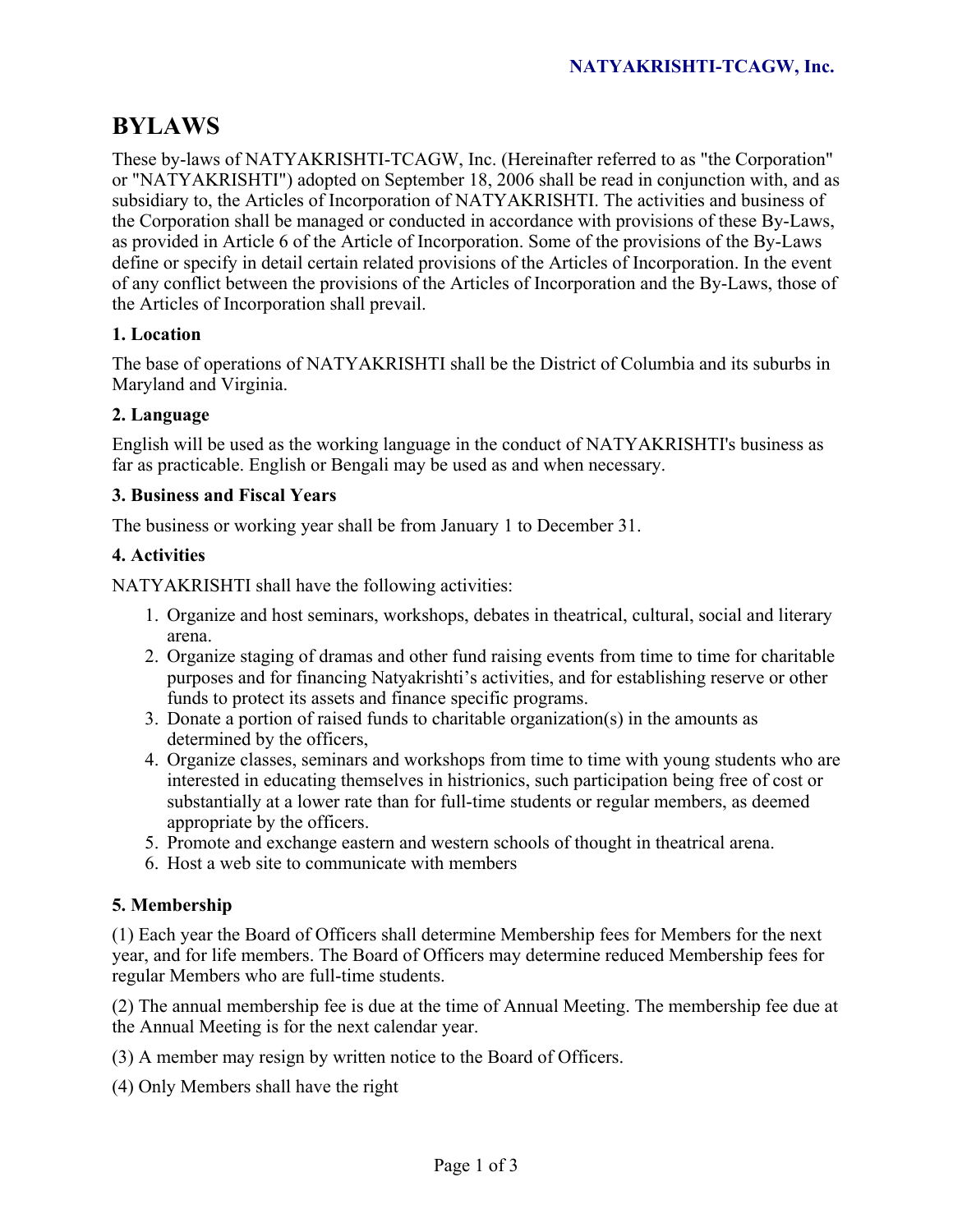(a) To be selected as Officers and

(b) To vote on any resolution or issue concerning NATYAKRISHTI's affairs, provided they have been a member in good standing for not less than thirty days.

(5) For admission to programs or functions organized by NATYAKRISHTI, the Board of **Officers** 

(a) may fix admission charges for full-time students at levels lower than that for Regular Members and

(b) may fix admission charges for non-members at levels higher than that for Members, and may restrict participation of non-members in any way deemed necessary.

(6) A member may be censured, suspended or expelled from NATYAKRISHTI for participation or involvement in an activity detrimental to the interest of the corporation. The Board of Officers, with the approval at the Annual meeting will be empowered to take action regarding this matter. A simple majority at the Annual Meeting will be required for the approval of such Board action.

(7) The treasurer shall maintain a current list of Members, which shall be open to inspection by Members.

### **6. Committees**

The Board of Officers will establish from time to time, by resolution, committees to carry out regular activities or particular functions or programs. The Board resolution will specify the composition, terms of reference and life span of each committee. Examples of areas of activity for which such committees may be formed are administration, finance, external relations, educational affairs, newsletters etc. Within the terms of reference set forth by the Board, each committee will be responsible for managing the particular activity for which it is established.

#### **7. Financial Matters**

(1) Auditors will be appointed for one year, and will be eligible for reappointment for one year at a time up to a maximum of five consecutive years.

(2) Each year on assumption of office, the Treasurer, under the direction of the Board of Directors, will prepare a budget (or estimate of income and expenditure) for the current year. Annual budget as approved by the Board of Directors and reviewed and checked by the auditor, will be presented to the General Body of Members. The budget will be checked by the auditor and reviewed periodically by the Board of Directors in the light of actual income and expenditure, and the Members informed about major deviations from the approved budgets.

(3) The Board of Officers will set aside a part of annual and accumulated incomes in a reserve account, which will be used only in contingencies or other specific purposes as approved by the Board of Officers and under the advice of the General Body of Members.

(4) NATYAKRISHTI will maintain checking and saving accounts in local banks so as to insure optimal returns consistent with liquidity.

(5) The Treasurer will have the authority to sign checks involving financial transactions approved by the Board of Officers of up to one thousand dollars, above which amount the signature of another office bearer will be required.